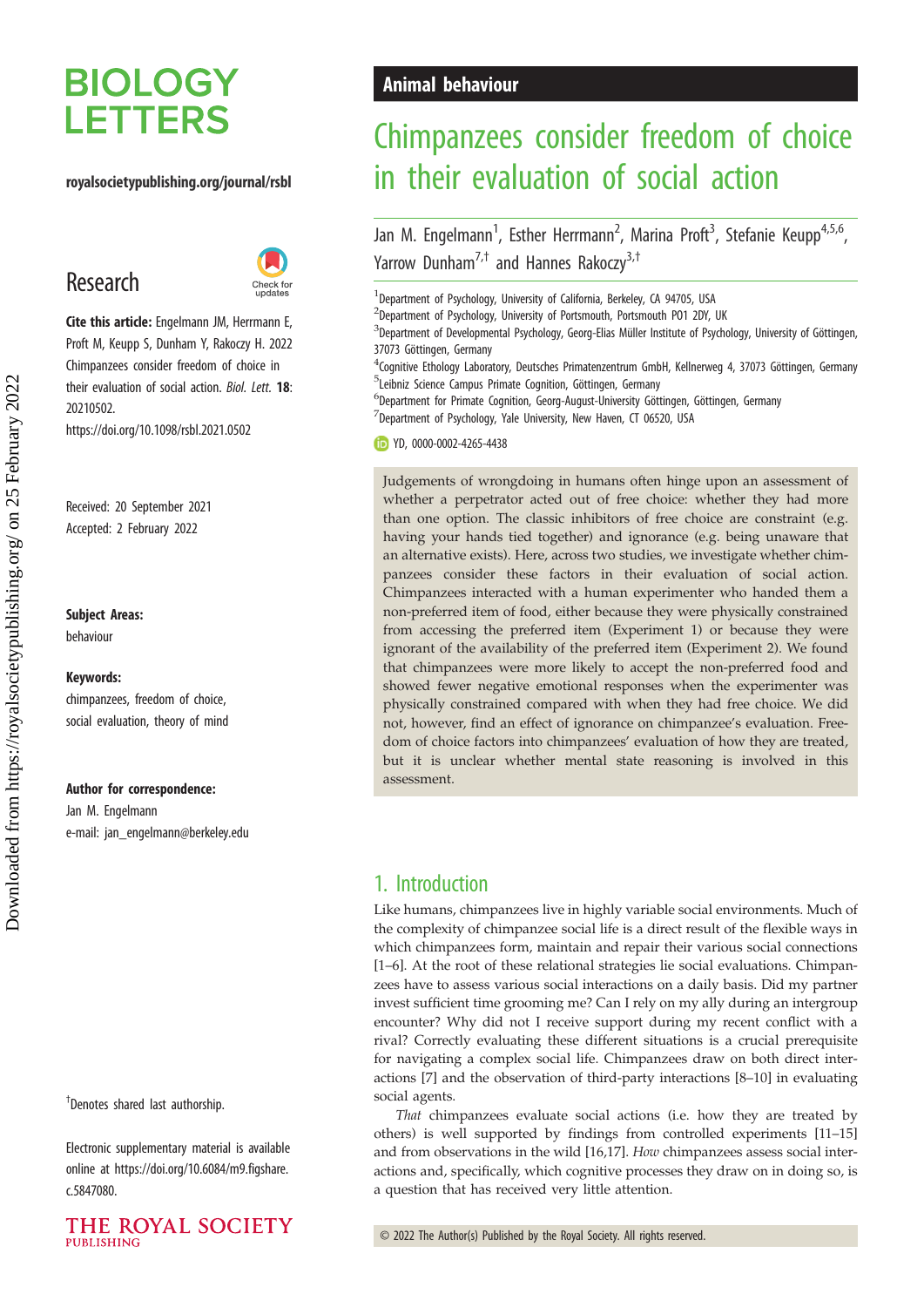<span id="page-1-0"></span>

Figure 1. (a) Schematic drawing of the experimental set-up in Experiment 1. Depending on condition, the box containing the apple could either be opened by the experimenter (free choice condition) or not (constrained condition). (b) Experimental set-up in Experiment 2. Note that the box containing the apple is depicted for visualization only. In fact, the experimenter did not have visual access to it (see also electronic supplementary material, figures S3 and S4). In the free choice condition, the experimenter had observed the hiding of the apple. In the ignorant condition, the experimenter was not aware of its availability.

Humans attend to several different variables in their interpretations of social events [[18,19\]](#page-4-0). The most basic dimension is freedom of choice—actions that are freely chosen are evaluated differently from actions that are not. There are two main ways in which agents can be prevented from exercising freedom: constraint and ignorance. In prototypical instances of constraint, an agent is aware of alternative possibilities, but, owing to physical, psychological or social restrictions, is compelled to act in one way. In instances of ignorance, the agent is theoretically free to choose another option, but is not aware that such alternatives exist. Previous work has shown that human adults [\[20,21\]](#page-4-0), children [\[22](#page-4-0)–[27](#page-4-0)] and even preverbal infants [\[28](#page-4-0)–[30](#page-4-0)] take freedom of choice into consideration in their assessment of social action. While chimpanzees evaluate various social behaviours that are directed at themselves or others, it is unclear whether the existence of alternative possibilities plays a role in these evaluations. Preliminary evidence that chimpanzees differentiate between voluntary and involuntary actions comes from a study by Call and colleagues ([\[31](#page-4-0)], see also [\[32\]](#page-5-0)), which showed that chimpanzees change their behaviour depending on whether they interact with an 'unwilling' or an 'unable' experimenter.

In the current studies, we experimentally investigated whether chimpanzees consider the degree of an agent's freedom of choice in their evaluation of social actions. We made use of a paradigm that has been successfully employed to probe the reactions of chimpanzees to various social behaviours and, in line with prior work, defined social evaluation as an affective behavioural response to treatment by a partner [[11,12](#page-4-0)]. A human experimenter delivered one of two food options (one preferred and one non-preferred) to a chimpanzee subject, who could either accept the offered food by inserting a tool into an apparatus, or alternatively reject the food. Across two experiments, chimpanzees were consistently offered the non-preferred food while we varied the experimenter's freedom of choice with respect to the preferred option. In Experiment 1, the experimenter was constrained: because the preferred food was locked away in a box, they were not free to hand over this option. In Experiment 2, the experimenter was ignorant: they were ostensibly unaware of the availability of the preferred food (only the chimpanzee had witnessed the hiding event). Each of these conditions was compared with matched controls—which we called the free choice conditions—in which the experimenter had the option of delivering the preferred food, either because it was not locked away (Experiment 1) or because they too had observed the hiding event (Experiment 2). We assessed chimpanzees' responses to being offered the nonpreferred food by coding (i) whether chimpanzees accepted the food and (ii) the incidence of chimpanzees' negative emotional reactions towards the experimenter (for details on coding, refer to the electronic supplementary material).

### 2. Experiment 1: constraint

#### (a) Methods

#### (i) Participants

Sixteen chimpanzees (10 females), living at Sweetwaters Chimpanzee Sanctuary, Kenya, ranging in age from 12 to 31 years ( $M = 24$  years) participated in this study.

#### (ii) Procedure

The procedure consisted of three consecutive steps: a food preference test, a familiarization phase and a test phase. Here, we focus on the test phase (for details on all steps, refer to the electronic supplementary material).

In a within-subjects design, subjects first completed two sessions (each comprising six trials) in one condition, and then two sessions (each comprising six trials) in the other condition. Order of condition was counterbalanced across subjects.

The experimenter sat on a chair by the food table, facing the chimpanzee subject (electronic suplementary material, figures S1 and S2; figure 1a). In constrained conditions, the experimenter first reached for the right platform, then the left platform, then again the right platform, and, finally, reached for the left platform, placed their hand on the box, tried to open the box five consecutive times by pulling a lever, then placed their hand on the box again, reached for the right platform, grabbed the non-preferred food and placed it in the food apparatus. Next, the experimenter placed a tool on the mesh next to the food apparatus. The trial ended 30 s after the tool had been placed there.

In the free choice condition, the experimenter's actions were exactly identical to their actions during the constrained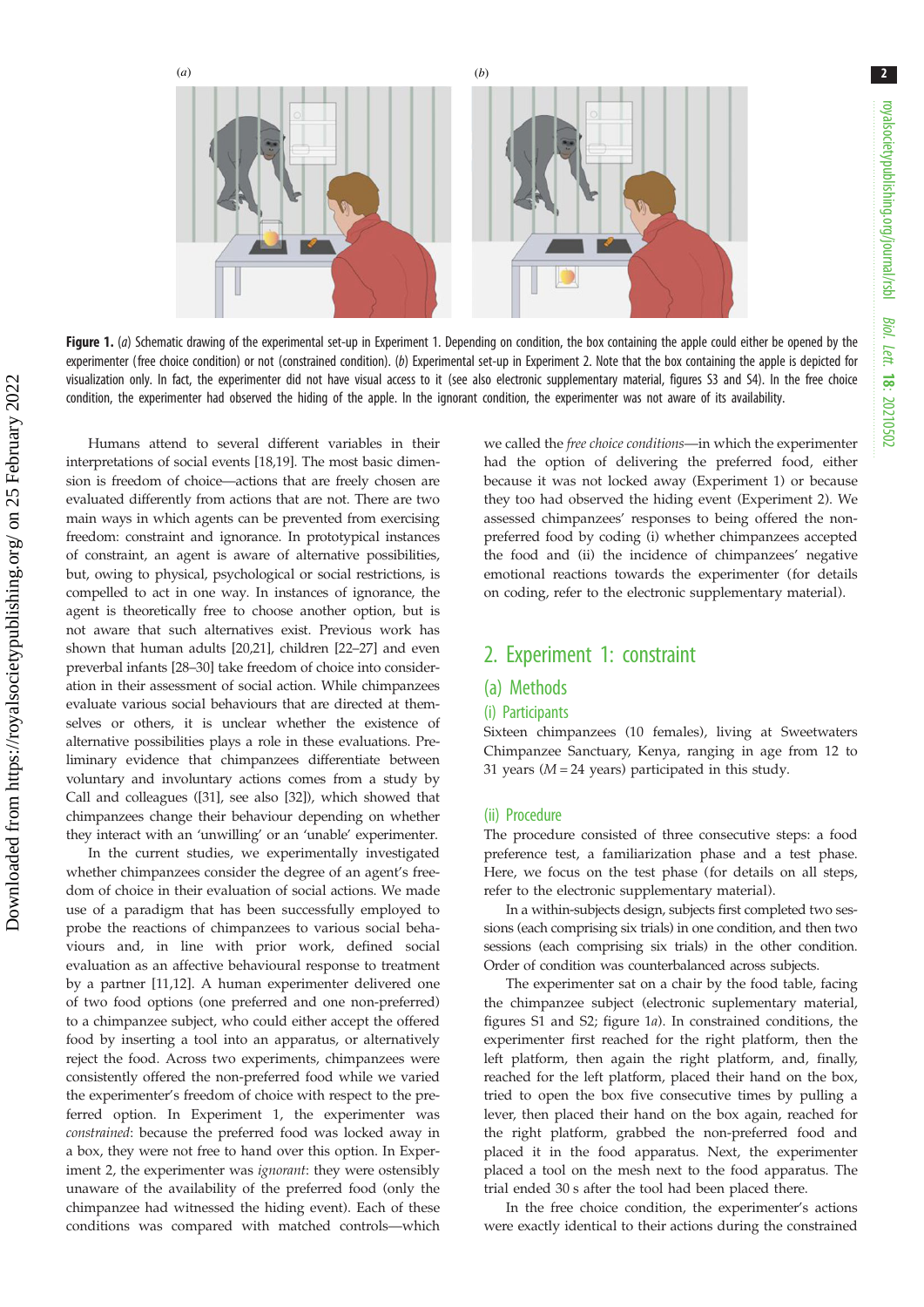<span id="page-2-0"></span>

Figure 2. (a) Proportion of trials on which each individual in the constrained and free choice conditions accepted the food. (b) Proportion of trials on which each individual in the constrained and free choice conditions showed a negative emotional reaction towards the experimenter. (c) Proportion of trials on which each individual in the ignorance and free choice conditions accepted the food.  $(d)$  Proportion of trials on which each individual in the ignorance and free choice conditions showed a negative emotional reaction towards the experimenter. Each circle represents the behaviour of one individual across 12 trials. Multiple circles at a given number indicate that several subjects showed that score. Dashed lines connect the behaviour of a given subject in the constrained and free choice conditions. Thicker dashed lines indicate that multiple subjects showed a given change across conditions.

condition, except for one difference. During this condition, the experimenter successfully opened the box by pulling the lever, then reached for the food with the other hand, waited for 4 s (the same amount of time it took the experimenter in the constrained condition to try to open the box), closed the box again, and continued as in the constrained condition (placing their hand on the box, reaching for the right platform, grabbing the non-preferred food and placing it in the food apparatus, etc.).

#### (b) Results

We ran generalized linear mixed models (GLMMs; for details refer to the electronic supplementary material) to investigate the effects of condition, trial number, session and sex. We found that chimpanzees were more likely to accept the lowvalue food in the constrained compared with the free choice condition:  $\chi^2 = 3.6$ , d.f. = 1,  $p = 0.05$ , two-tailed, figure 2a. There were no effects of trial  $(\chi^2 = 0.33, d.f. = 1,$  $p = 0.56$ ), session ( $\chi^2 = 0.18$ , d.f. = 1,  $p = 0.67$ ) or sex ( $\chi^2 =$ 0.09, d.f. = 1,  $p = 0.75$ ). A second GLMM revealed that chimpanzees displayed more negative emotional responses towards the experimenter in the free choice condition:  $\chi^2$  =

7.17, d.f. = 1,  $p = 0.007$ , two-tailed (figure 2b). Trial ( $\chi^2 = 1.12$ ) d.f. = 1,  $p = 0.28$ ), session ( $\chi^2 = 0.12$ , d.f. = 1,  $p = 0.73$ ) and sex  $(\chi^2 = 0.06, d.f. = 1, p = 0.81)$  did not reach significance.

## 3. Experiment 2: ignorance

#### (a) Methods

#### (i) Participants

Fifteen chimpanzees (nine females), living at Sweetwaters Chimpanzee Sanctuary, Kenya, ranging in age from 12 to 31 years  $(M = 23.2$  years) participated in this experiment.

#### (ii) Procedure

The general set-up and procedure of Experiment 2 was identical to Experiment 1 [\(figure 1](#page-1-0)b). The procedure consisted of three consecutive steps: a food preference test, a familiarization phase and a test phase. We focus here on the test phase (see the electronic supplementary material).

At the beginning of each trial, the second experimenter (E2) placed a piece of carrot on the right platform and a piece of apple in the box below the tabletop. The position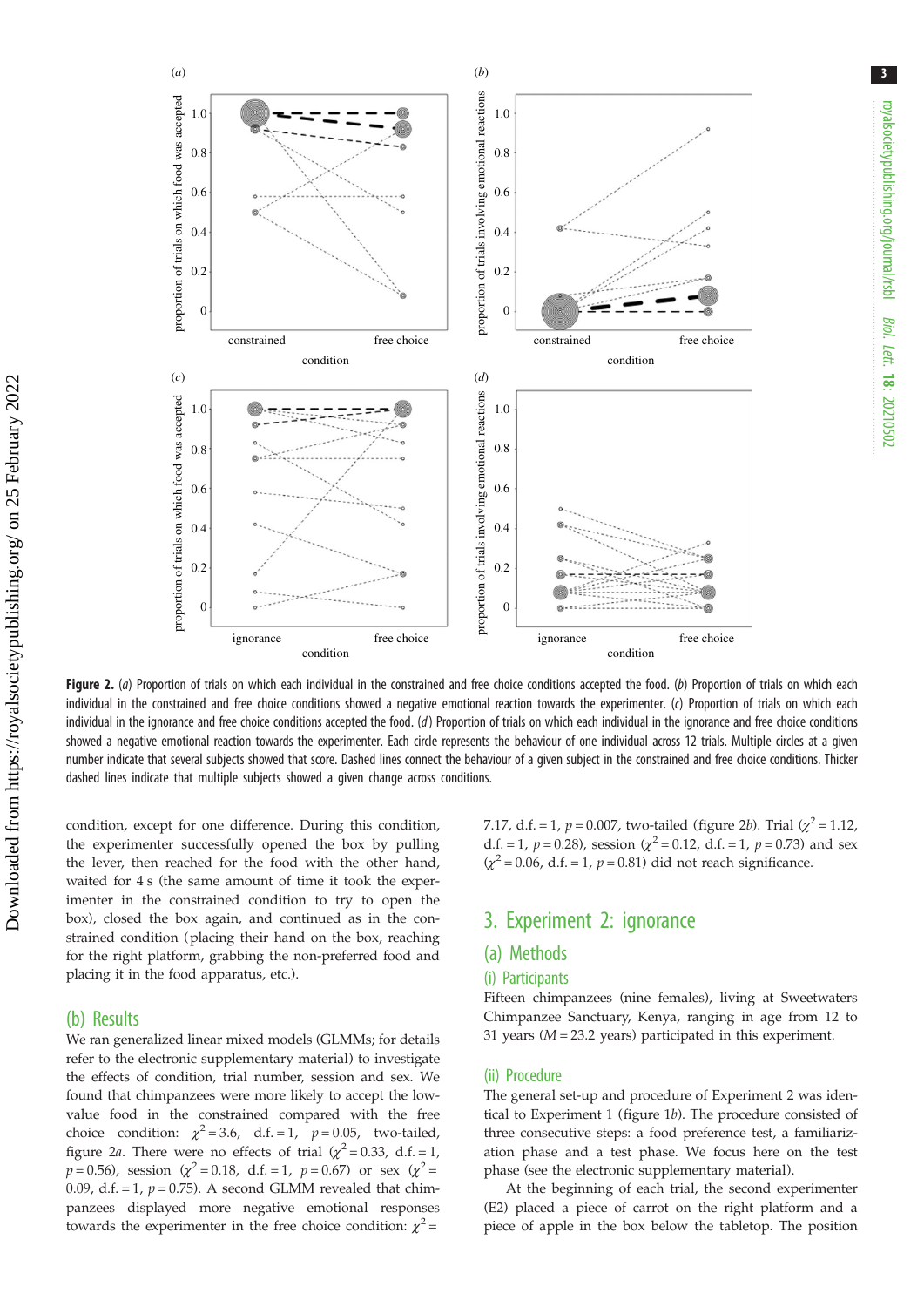of the first experimenter (E1) during this baiting varied across conditions. In free choice conditions, E1 kneeled next to the food table during baiting. This ensured that (i) E1 had full visual access to the hiding of the piece of apple and (ii) E1 and the chimpanzee subject could see each other. Having completed the baiting, E2 moved to a different room, out of sight of E1 and the chimpanzee. Once E2 was out of sight, E1 sat down on the chair next to the table. In ignorance conditions, E1 was in a different room, out of sight of the chimpanzee, while E2 conducted the baiting. Once E2 had finished the baiting and had moved to their room, E1 came out of their room, walked by the table and sat down on the chair. Thus, crucially, in this condition, E1 did not witness the hiding event.

Once E1 was seated on the chair by the food table, facing the chimpanzee subject, the procedure was identical in both conditions. The experimenter engaged in the following series of actions. The experimenter looked at the table, first towards the left, then towards the right, then towards the piece of carrot, and, finally, towards the food apparatus. The experimenter then reached for the right platform, grabbed the non-preferred food and placed it in the food apparatus. Next, the experimenter placed a tool on the mesh next to the food apparatus. The trial ended 30 s after the tool had been placed there.

#### (b) Results

We found no evidence that chimpanzees were more likely to accept the low-value food in the ignorance compared with the free choice condition [\(figure 2](#page-2-0)c): result of the full-null model comparison:  $\chi^2$  = 0.004, d.f. = 1, p = 0.95. Also, for the second dependent variable—testing whether chimpanzees displayed more negative emotional responses towards the experimenter in the free choice condition—the full model did not fit the data significantly better compared with the null model that lacked the test predictor but included the same random effect structure ( $\chi^2$  = 1.00, d.f. = 1, p = 0.32). For details on the GLMMs, refer to the electronic supplementary material.

#### 4. Discussion

The current results suggest that chimpanzees respond differently to freely chosen compared with constrained actions. Throughout the experiments reported here, chimpanzees had the possibility of interacting with a human experimenter by exchanging a tool for food. The experimenter consistently behaved in a way that was contrary to the chimpanzees' preferences: they handed over non-preferred food. The main finding was that chimpanzees were more likely to engage in a successful exchange when the experimenter had no alternative to handing over the non-preferred food (because the preferred food was not accessible). Chimpanzees not only were more willing to accept the non-preferred food in these cases but also directed fewer negative emotional reactions at the experimenter, and were less likely to throw the tool at, to spit at and/or to attempt to forcefully grab the experimenter.

This is, to our knowledge, the first demonstration that chimpanzees, like humans, evaluate social treatment not only in terms of outcome—e.g. whether they received a preferred or a non-preferred item—but also with regard to its causal history. This possibility had been suggested by previous research, in which chimpanzees left a testing station earlier and produced more communicative attempts if they faced an 'unwilling' versus an 'unable' experimenter [[31\]](#page-4-0). While these behaviours might express an evaluation, they can also be interpreted simply in terms of a prediction (e.g. chimpanzees might have left the testing station earlier in the 'unwilling' condition because they predicted that they would not receive food from the experimenter). In the current study, on the other hand, chimpanzees directly expressed their evaluation of the actions of the experimenter, most notably by engaging in the costly—and for chimpanzees very untypical—behaviour of rejecting food. In addition, chimpanzees also showed more negative emotional reactions when the experimenter could hand them the preferred food but chose not to. As in previous studies [\[11,12](#page-4-0)], the rate of these behaviours was generally low and while we found a strong effect of condition on chimpanzees' emotional response, the effect on food acceptance was relatively weak. One potential explanation for this difference between the two dependent variables is that showing a negative emotional response is less costly than rejecting food.

We found this pattern of results only in Experiment 1, and not in Experiment 2. Chimpanzees considered freedom of choice when it was operationalized as physical constraint, but not when it was limited owing to ignorance. How might we understand this difference between Experiment 1 and Experiment 2? Potentially our experimental set-up was too complex. Notice that while chimpanzees in Experiment 1 interacted with the same experimenter in both conditions, they were exposed to two different individuals in the two conditions of Experiment 2 (this was necessary because one individual cannot be simultaneously knowledgeable and ignorant). While we cannot rule out the possibility that increased cognitive demands account for the difference between Experiment 1 and 2, we believe that this explanation is unlikely given previous research. There is robust evidence from several experimental paradigms that chimpanzees understand the perception and knowledge of other social agents and successfully use this knowledge to predict their behaviour [[33,34\]](#page-5-0). Another possibility is that the experimenter's two behavioural options were more salient in Experiment 1 (where the experimenter reached for the two food options) than in Experiment 2 (where the experimenter only looked at the two options). Future research should develop other experimental paradigms to assess whether chimpanzees consider knowledge state in their social evaluation. Ideally, these set-ups would not only involve interactions between human experimenters and chimpanzees but also chimpanzee–chimpanzee interactions [\[35](#page-5-0)].

As it stands, the extent to which chimpanzees not only predict others' behaviour differently depending on mental state attribution [\[36](#page-5-0)–[38\]](#page-5-0) but also evaluate others' behaviour differently depending on their knowledge or desires, remains an open question. Nonetheless, even in the absence of conclusive evidence regarding the interaction between social evaluation and mental states, the current results show that chimpanzees evaluate the behaviour of a social partner differently depending on whether it was freely chosen or not.

Ethics. Research at Sweetwaters Chimpanzee Sanctuary was performed in accordance with the recommendations of the Weatherall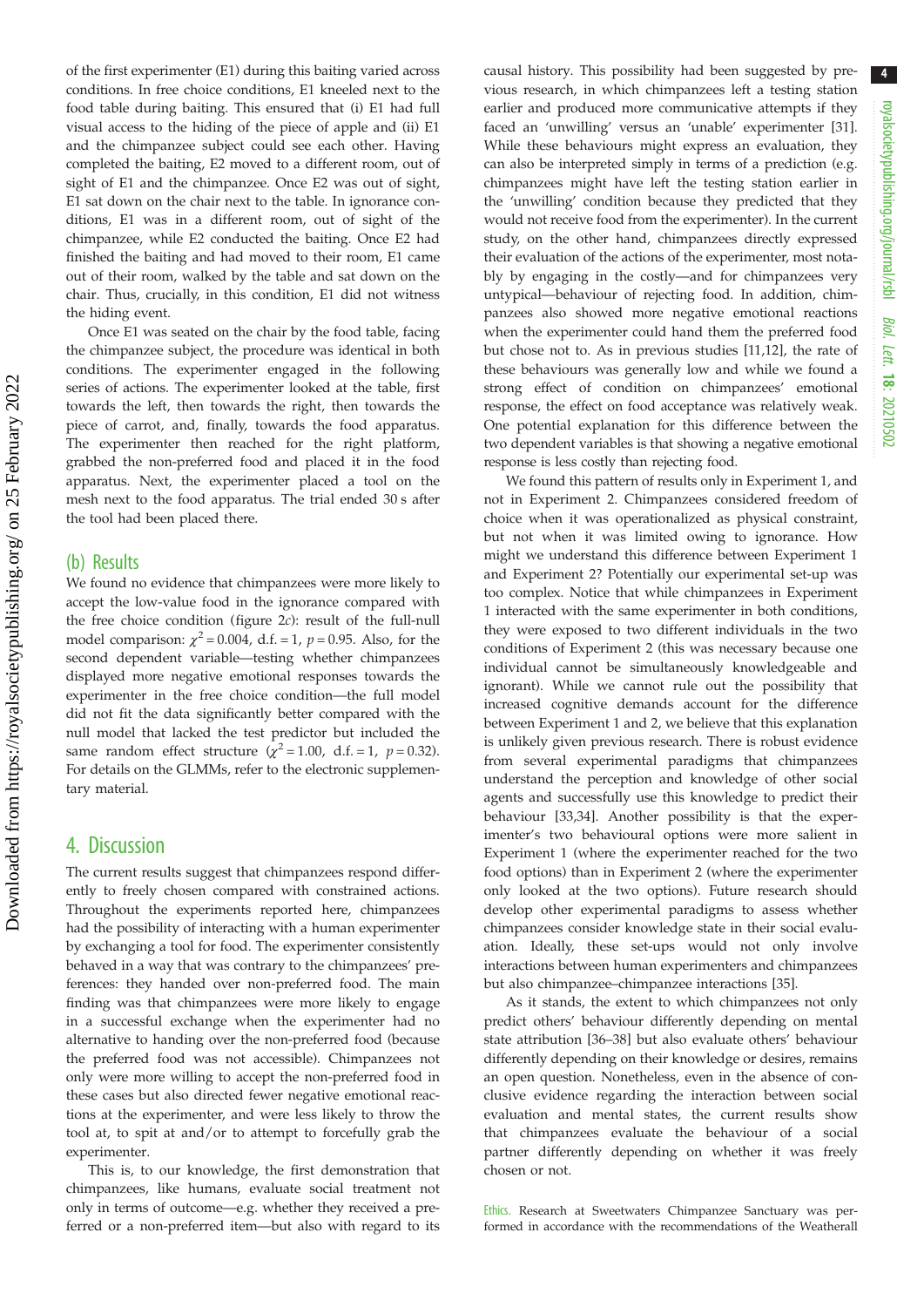<span id="page-4-0"></span>Report 'The use of non-human primates in research'. Groups of apes were housed in semi-natural indoor and outdoor enclosures with regular feedings, daily enrichment and water ad libitum. Subjects voluntarily participated in the study and were never food- or water- deprived. Research was conducted in the sleeping and/or observation rooms. No medical, toxicological or neurobiological research of any kind is conducted at Sweetwaters Chimpanzee Sanctuary. Research was non-invasive and strictly adhered to the legal requirements of Kenya. The full procedure of the study was approved by three committees: the local ethics committee at the Sanctuary (the board members and the veterinarian), the Kenya Wildlife Service and the National Council for Science and Technology (NACOSTI), Kenya. Research permits were issued by NACOSTI (P/19/7557/27803; P/ 18/24055/20857).

Data accessibility. All data are provided in the electronic supplementary material.

Authors' contributions. J.M.E.: conceptualization, investigation, writing original draft; S.K.: conceptualization, methodology, writing—review and editing; H.R.: conceptualization, methodology, writing—review and editing; E.H.: conceptualization, methodology, project administration, writing—review and editing; M.P.: conceptualization, methodology, project administration, writing review and editing; Y.D.: conceptualization, methodology, project administration, writing—review and editing. All authors gave final approval for publication and agreed to be held accountable for the work performed herein.

Competing interests. We declare we have no competing interests.

Funding. We thank the Leibniz Science Campus Primate Cognition Göttingen (funded by the Leibniz Association) for awarding us a Seed Fund, and the Whitney and Betty MacMillan Center for International and Area Studies at Yale for awarding us a Faculty Research Grant. J.M.E. was funded by a DAAD P.R.I.M.E. Fellowship.

Acknowledgements. We thank Stephen Ngulu and all the staff of Sweetwaters Chimpanzee Sanctuary for their crucial support. Special thanks go to Martin Kinyua, Steven Mukundi and Charles Mussasia. We also thank Ol Pejeta Conservancy, Kenya Wildlife Service (KWS) and the National Council for Science and Technology (NCST) for approving our research. Thanks go to Roger Mundry and Hanna Schleihauf for statistical advice; Alissa Gomez and Joshua Confer for coding; and Christopher Krupenye and Anna-Claire Schneider for helpful comments on previous versions of this manuscript.

## **References**

- 1. de Waal FBM. 2007 Chimpanzee politics: power and sex among apes, 25th anniversary edn. Baltimore, MD: Johns Hopkins University Press.
- 2. de Waal FBM. 2002 Peacemaking among primates, vol. 1, 6th paperback edn. Cambridge, MA: Harvard University Press.
- 3. Massen JJM, Koski SE. 2014 Chimps of a feather sit together: chimpanzee friendships are based on homophily in personality. Evol. Hum. Behav. 35, 1–8. [\(doi:10.1016/j.evolhumbehav.2013.08.008\)](https://doi.org/10.1016/j.evolhumbehav.2013.08.008)
- 4. Muller MN, Wrangham RW, Pilbeam DR. 2017 Chimpanzees and human evolution. Cambridge, MA: Belknap Press of Harvard University Press.
- 5. Samuni L, Preis A, Mielke A, Deschner T, Wittig RM, Crockford C. 2018 Social bonds facilitate cooperative resource sharing in wild chimpanzees. Proc. R. Soc. B 285, 20181643. ([doi:10.1098/rspb.](http://dx.doi.org/10.1098/rspb.2018.1643) [2018.1643\)](http://dx.doi.org/10.1098/rspb.2018.1643)
- 6. Silk J. 2002 Using the 'F'-word in primatology. Behaviour 139, 421–446. ([doi:10.1163/](http://dx.doi.org/10.1163/156853902760102735) [156853902760102735\)](http://dx.doi.org/10.1163/156853902760102735)
- 7. Melis AP. 2006 Chimpanzees recruit the best collaborators. Science 311, 1297–1300. ([doi:10.](http://dx.doi.org/10.1126/science.1123007) [1126/science.1123007\)](http://dx.doi.org/10.1126/science.1123007)
- 8. Herrmann E, Keupp S, Hare B, Vaish A, Tomasello M. 2013 "Direct and indirect reputation formation in nonhuman great apes (Pan paniscus, Pan troglodytes, Gorilla gorilla, Pongo pygmaeus) and human children (Homo sapiens)": correction to Herrmann, Keupp, Hare, Vaish, and Tomasello (2012). J. Comp. Psychol. 127, 32. [\(doi:10.1037/](https://doi.org/10.1037/a0032042) [a0032042\)](https://doi.org/10.1037/a0032042)
- 9. Russell YI, Call J, Dunbar RIM. 2008 Image scoring in great apes. Behav. Process. 78, 108-111. ([doi:10.](https://doi.org/10.1016/j.beproc.2007.10.009) [1016/j.beproc.2007.10.009](https://doi.org/10.1016/j.beproc.2007.10.009))
- 10. Subiaul F, Vonk J, Okamoto-Barth S, Barth J. 2008 Do chimpanzees learn reputation by observation? Evidence from direct and indirect experience with generous and selfish strangers. Anim. Cogn. 11, 611–623. ([doi:10.1007/s10071-008-0151-6](http://dx.doi.org/10.1007/s10071-008-0151-6))
- 11. Brosnan SF, Schiff HC, de Waal FBM. 2005 Tolerance for inequity may increase with social closeness in chimpanzees. Proc. R. Soc. B 272, 253–258. [\(doi:10.](http://dx.doi.org/10.1098/rspb.2004.2947) [1098/rspb.2004.2947\)](http://dx.doi.org/10.1098/rspb.2004.2947)
- 12. Engelmann JM, Clift JB, Herrmann E, Tomasello M. 2017 Social disappointment explains chimpanzees' behaviour in the inequity aversion task. Proc. R. Soc. B 284, 20171502. [\(doi:10.1098/rspb.2017.1502](http://dx.doi.org/10.1098/rspb.2017.1502))
- 13. Roughley N. 2018 The empathy in moral obligation: an exercise in creature construction. In Forms of fellow feeling (eds N Roughley, T Schramme), pp. 265–291. Cambridge, UK: Cambridge University Press.
- 14. Brosnan SF, de Waal FBM. 2003 Monkeys reject unequal pay. Nature 425, 297–299. ([doi:10.1038/](http://dx.doi.org/10.1038/nature01963) [nature01963](http://dx.doi.org/10.1038/nature01963))
- 15. Yamamoto S, Tanaka M. 2009 Do chimpanzees (Pan troglodytes) spontaneously take turns in a reciprocal cooperation task? J. Comp. Psychol. 123, 242–249. [\(doi:10.1037/a0015838\)](http://dx.doi.org/10.1037/a0015838)
- 16. Mielke A, Preis A, Samuni L, Gogarten JF, Wittig RM, Crockford C. 2018 Flexible decision-making in grooming partner choice in sooty mangabeys and chimpanzees. R. Soc. Open Sci. 5, 172143. ([doi:10.](http://dx.doi.org/10.1098/rsos.172143) [1098/rsos.172143](http://dx.doi.org/10.1098/rsos.172143))
- 17. Wittig RM, Crockford C, Weltring A, Langergraber KE, Deschner T, Zuberbühler K. 2016 Social support reduces stress hormone levels in wild chimpanzees across stressful events and everyday affiliations. Nat. Commun. 7, 13361. [\(doi:10.1038/](http://dx.doi.org/10.1038/ncomms13361) [ncomms13361\)](http://dx.doi.org/10.1038/ncomms13361)
- 18. Scanlon T. 2010 Moral dimensions: permissibility, meaning, blame, vol. 1, paperback edn. Cambridge, MA: Belknap Press.
- 19. Wallace RJ. 2019 The moral nexus. Princeton, NJ: Princeton University Press.
- 20. Baumeister RF, Masicampo EJ, DeWall CN. 2009 Prosocial benefits of feeling free: disbelief in free will increases aggression and reduces helpfulness. Pers. Social Psychol. Bull. 35, 260-268. [\(doi:10.](https://doi.org/10.1177/0146167208327217) [1177/0146167208327217\)](https://doi.org/10.1177/0146167208327217)
- 21. Baumeister RF, Mele AR, Vohs KD. 2010 Free will and consciousness. Oxford, UK: Oxford University Press.
- 22. Chernyak N, Kushnir T. 2018 The influence of understanding and having choice on children's prosocial behavior. Curr. Opin. Psychol. 20, 107–110. [\(doi:10.1016/j.copsyc.2017.07.043](http://dx.doi.org/10.1016/j.copsyc.2017.07.043))
- 23. Josephs M, Kushnir T, Gräfenhain M, Rakoczy H. 2016 Children protest moral and conventional violations more when they believe actions are freely chosen. J. Exp. Child Psychol. 141, 247–255. [\(doi:10.](http://dx.doi.org/10.1016/j.jecp.2015.08.002) [1016/j.jecp.2015.08.002](http://dx.doi.org/10.1016/j.jecp.2015.08.002))
- 24. Killen M, Mulvey KL, Richardson C, Jampol N, Woodward A. 2011 The accidental transgressor: morally-relevant theory of mind. Cognition 119, 197–215. [\(doi:10.1016/j.cognition.2011.01.006](https://doi.org/10.1016/j.cognition.2011.01.006))
- 25. Kushnir T, Gopnik A, Chernyak N, Seiver E, Wellman HM. 2015 Developing intuitions about free will between ages four and six. Cognition 138, 79-101. ([doi:10.1016/j.cognition.2015.01.003\)](http://dx.doi.org/10.1016/j.cognition.2015.01.003)
- 26. Proft M, Rakoczy H. 2019 The ontogeny of intentbased normative judgments. Dev. Sci. 22, e12728. ([doi:10.1111/desc.12728\)](http://dx.doi.org/10.1111/desc.12728)
- 27. Yang F, Choi Y-J, Misch A, Yang X, Dunham Y. 2018 In defense of the commons: young children negatively evaluate and sanction free riders. Psychol. Sci. 29, 1598–1611. [\(doi:10.1177/](http://dx.doi.org/10.1177/0956797618779061) [0956797618779061\)](http://dx.doi.org/10.1177/0956797618779061)
- 28. Choi Y, Luo Y. 2015 13-month-olds' understanding of social interactions. Psychol. Sci. 26, 274–283. ([doi:10.1177/0956797614562452\)](https://doi.org/10.1177/0956797614562452)
- 29. Dunfield KA, Kuhlmeier VA. 2010 Intentionmediated selective helping in infancy. Psychol. Sci. 21, 523–527. ([doi:10.1177/0956797610364119](http://dx.doi.org/10.1177/0956797610364119))
- 30. Hamlin JK. 2013 Failed attempts to help and harm: intention versus outcome in preverbal infants' social evaluations. Cognition 128, 451–474. [\(doi:10.1016/](http://dx.doi.org/10.1016/j.cognition.2013.04.004) [j.cognition.2013.04.004\)](http://dx.doi.org/10.1016/j.cognition.2013.04.004)
- 31. Call J, Hare B, Carpenter M, Tomasello M. 2004 'Unwilling' versus 'unable': chimpanzees' understanding of human intentional action. Dev.